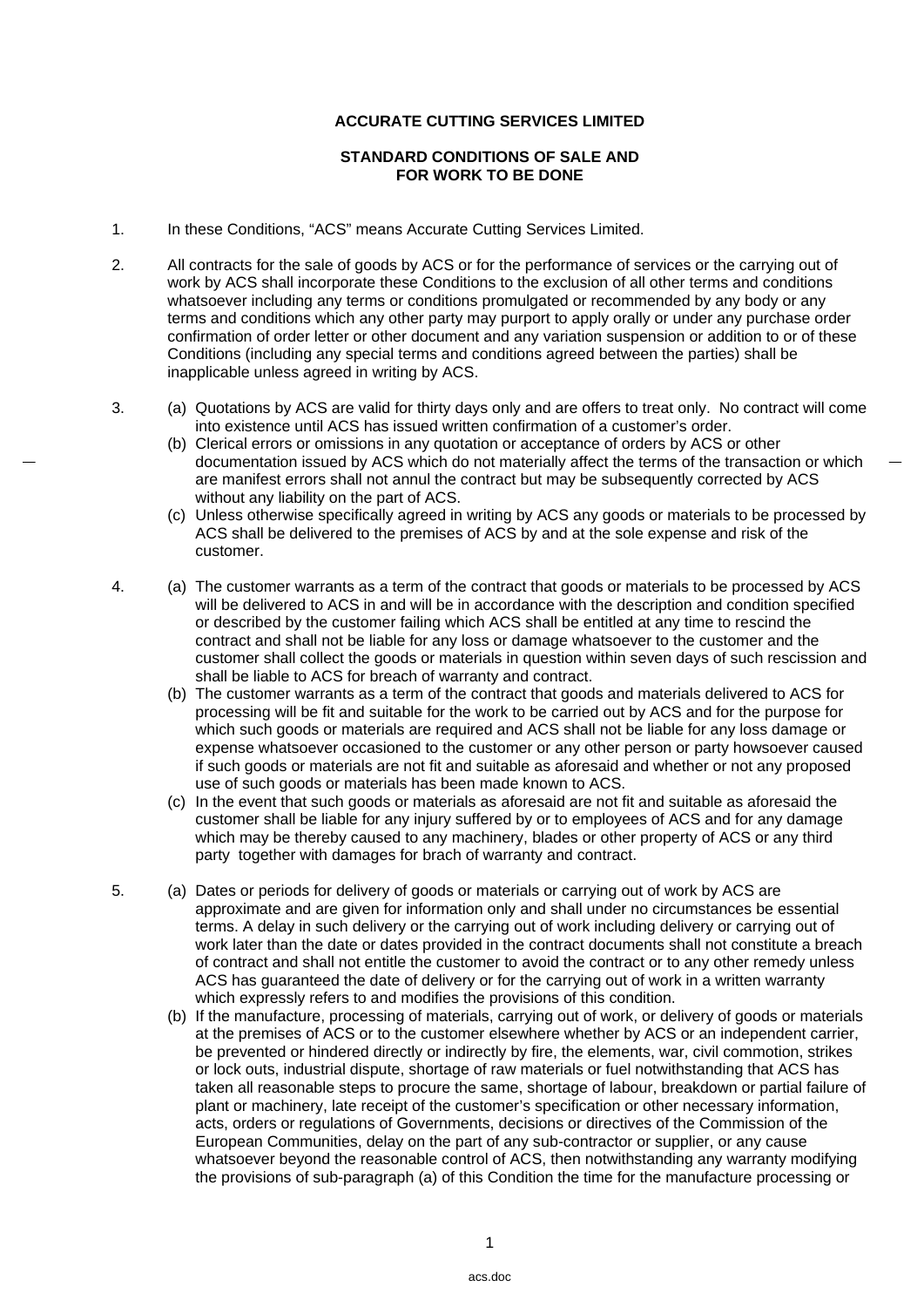delivery or carrying out of work as the case may be shall be extended for a reasonable period having regard to the effect of the delaying cause on the manufacture processing or delivery or carrying out of work.

- (c) If performance of its part of the contract by ACS is likely to be delayed by reason of the causes or events referred to in sub-paragraph (b) of this condition, and
	- (i) the delay is likely to continue for so long that the customer will need to acquire substitute goods or materials from a source other than ACS, and
	- (ii) the customer shows to the reasonable satisfaction of ACS that the conduct of the customer's operations is likely to be seriously affected by the lack of the goods or materials or the carrying out of work or that the customer in peril of being in breach of a contractual obligation with a third party

 then ACS shall at the request of the customer agree to the cancellation of the contract but the customer shall have no claim or remedy against ACS whatsoever.

- (d) Unless otherwise specifically agreed in writing the customer shall collect goods or materials from the premises of ACS within seven days of being notified that such goods or materials are ready for collection and if the customer fails to collect such goods or materials within such seven day period ACS shall be entitled to charge a storage fee of £10 per tonne (or part thereof) per day from the date on which the customer should have collected the goods or materials as aforesaid until the date on which such goods or materials are actually collected, together with such sum as in the opinion of ACS represents a reasonable storage charge and ACS shall be entitled to exercise a lien on such goods and materials until such storage fee and sum shall have been paid.
- (e) The customer shall ensure that any goods or material delivered to ACS shall by the time of such delivery be clearly identified and identifiable as belonging to the customer and relating tothe order or orders which apply thereto.
- 6. Unless ACS is otherwise specifically notified in writing the customer shall be deemed to warrant that the customer is the sole beneficial owner free from any lien or any other third party claim of all goods or materials delivered to ACS and that such goods and materials are free and will remain free from any harmful content or material which may cause injury or damage to health or to the environment.
- 7. All instructions to ACS by the customer for the processing of materials shall be in writing and submitted with the customer's order to ACS. Such instructions must state clearly the number of units to be cut, the dimensions thereof, and the tolerances to be adhered to. Any special instructions with regard to surface, finish, elimination of burrs and the like, the protection of the customer's material from corrosion or damage and any other necessary and proper instructions and information to enable ACS to carry out processing shall be contained in or supplied with the customer's order.
- 8. All swarf bar-ends and trim cuts left over after processing of material shall become the property of ACS unless the customer's order contains a written request for the return of the same.
- 9. All palettes, suds, drums and other special packaging shall remain or become the property of ACS and shall be returned to ACS by the customer in good condition, carriage paid, within two weeks of delivery to the customer or collection by the customer, failing which ACS shall be entitled to charge the customer for the cost to ACS of replacing the same.
- 10. From the time goods or materials are received by ACS from or on behalf of the customer and until the same have been delivered to or by direction of the customer in accordance with the contract the following Conditions shall apply:-
	- (a) subject as hereinafter mentioned ACS will take reasonable care of such goods or materials, but
	- (b) ACS will not be an insurer of such goods or materials, and
	- (c) ACS does not warrant the safety of its premises, and
	- (d) ACS shall not be responsible or liable for any loss or damage to goods or materials unless the same is caused directly by the negligence of an employee or the deliberate wrongful act (including malicious damage theft or complicity in theft) of an employee of ACS being in either case an employee to whom ACS has specifically entrusted the goods or materials in question and delegated part of its duty of care
	- (e) in particular but without prejudice to the generality of the provisions of sub-paragraph (d) hereof ACS will not be liable for the negligence or deliberate wrongful acts of an employee to whom goods or materials have not been so entrusted as aforesaid or for loss or damage caused by the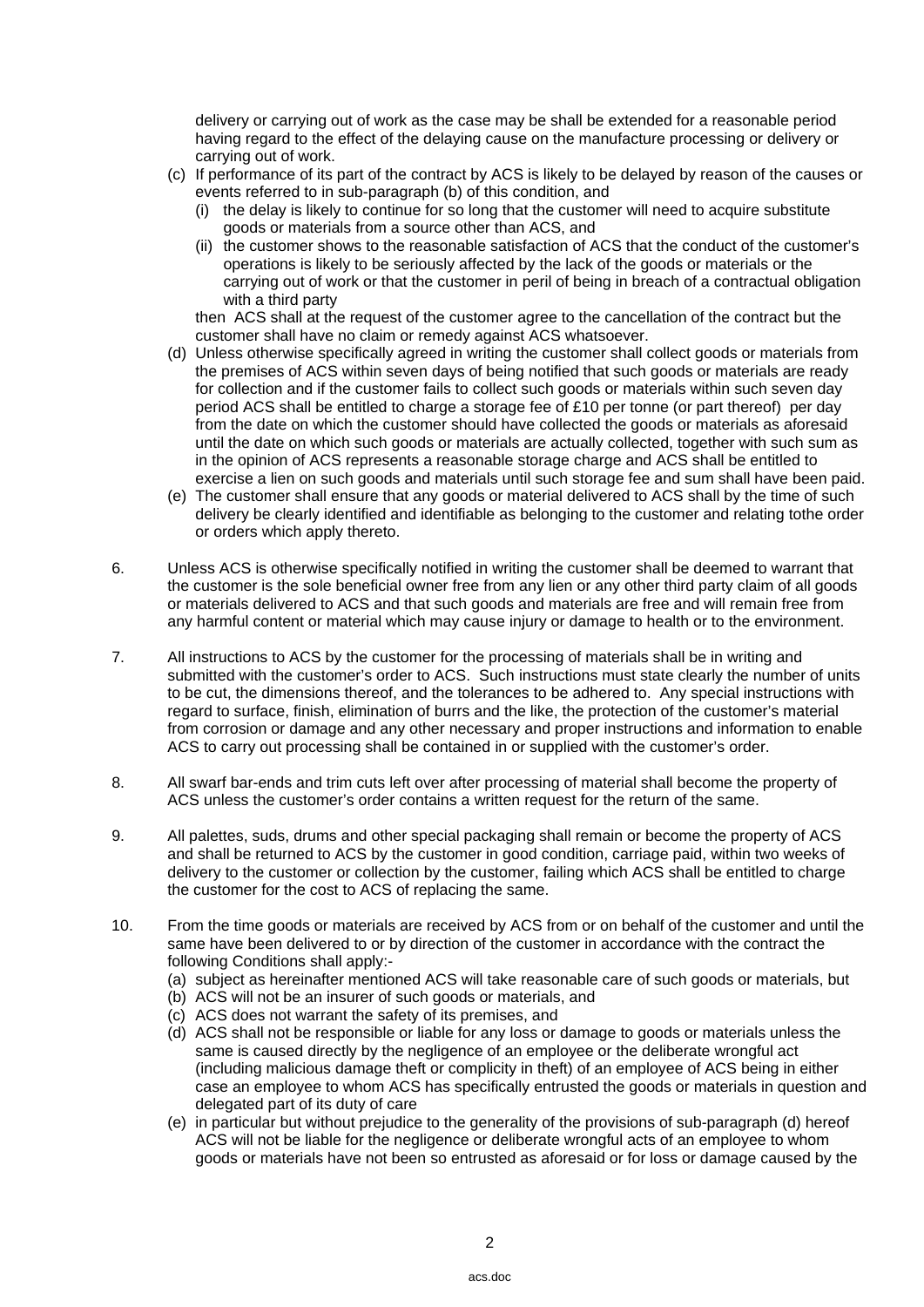elements or any other act event matter or cause whatsoever other than those specified in subparagraph (d) hereof, and

- (f) ACS shall not be required to effect insurance in respect of such goods or materials, and
- (g) in the event of damage or loss occurring for which ACS is liable under the terms of these conditions the liability of ACS shall be limited to damages equivalent to the diminution in market value of the goods or materials and in particular but without prejudice to the foregoing ACS shall not be liable for any special consequential or indirect loss or damage (including but without limitation any loss of profits or in wages or overheads) or any other loss or damage whatsoever suffered by the customer or any third party as the result of the loss or damage of the goods or materials.
- 11. If and when it is specifically agreed in writing between ACS and the customer that ACS shall arrange for goods or materials to be delivered to or at the direction of the customer other than at the premises of ACS then the following terms and conditions shall apply unless otherwise specifically agreed in writing:-
	- (a) the method of carriage of the goods or materials shall be at the discretion of ACS
	- (b) in concluding any contract of carriage and/or insurance of goods or materials in transit ACS shall be deemed to be acting solely as agent of the customer and Section 32(2) and (3) of The Sale of Goods Act 1979 shall not apply
	- (c) any responsibility or liability of ACS in relation to the carriage of the goods or materials shall cease immediately the same are delivered to the independent carrier or placed on board ship and ACS shall be under no obligation to give to the customer the notice specified in Section 32(3) of The Sale of Goods Act 1979 or any other notice
	- (d) ACS reserves the right to charge to the customer any costs, charge or expenses incurred by ACS as a result of vehicle or wagon detention or demurrage of ships in consequence of any act or omission of the customer, its servants or agents or as the result of special requirements or of stipulations of the customer not provided for in the contract
	- (e) ACS will entertain a claim by the customer in respect of loss or damage in transit only if:-
		- (i) the customer gives written notice to ACS within twenty-one days after ACS's advice note or other notification of the despatch of the goods or materials in the case of non-delivery or within seven days of the delivery of the goods or materials in any other case, and
		- (ii) where the goods are transported by an independent freight carrier the customer complies in all respects with the freight carriers conditions of carriage for notifying claims for loss or damage in transit, and
		- (iii) the loss or damage is the result of the negligence or the deliberate and wrongful act of ACS its directors or employees
	- (f) any marine or other insurance required to be effected by ACS under the contract shall, unless otherwise agreed in writing, be 10% over the invoice price and shall cover the interest from the commencement of transit to the destination named in the contract.
- 12. (a) Subject to the provisions of these Conditions goods supplied by ACS and work carried out by ACS will comply with the specification and standard, if any, agreed in writing between ACS and the customer for the purpose of the contract.
	- (b) Unless ACS and the customer have expressly agreed in writing to modify this Condition then, notwithstanding anything contained or implied in or by these Conditions, any condition or warranty statement or undertaking by ACS as to the quality or durability or life of goods or materials or their fitness or suitability for any purpose howsoever (whether before or after processing thereof) and whenever expressed or which may be implied by statute custom of the trade or otherwise is hereby excluded, whether or not any particular purpose may have been known by ACS at any time, and
	- (c) Without prejudice to the foregoing, no statement or undertaking contained in any British Standard, Euronorm, ISO Recommendation or other standard or technical specification as to the suitability of goods or materials for any purpose shall give rise to any legal liability on the part of ACS. The customer shall satisfy itself that goods or materials are or will be suitable for any product or application for which they are to be used before the goods or materials are incorporated into such product or application.
- 13. Where the contract provides for testing or inspection of goods or materials by or on behalf of the customer before delivery (whether at the premises of ACS or elsewhere) then upon ACS giving notice of the availability of the goods or materials for inspection/testing the customer shall inspect and/or test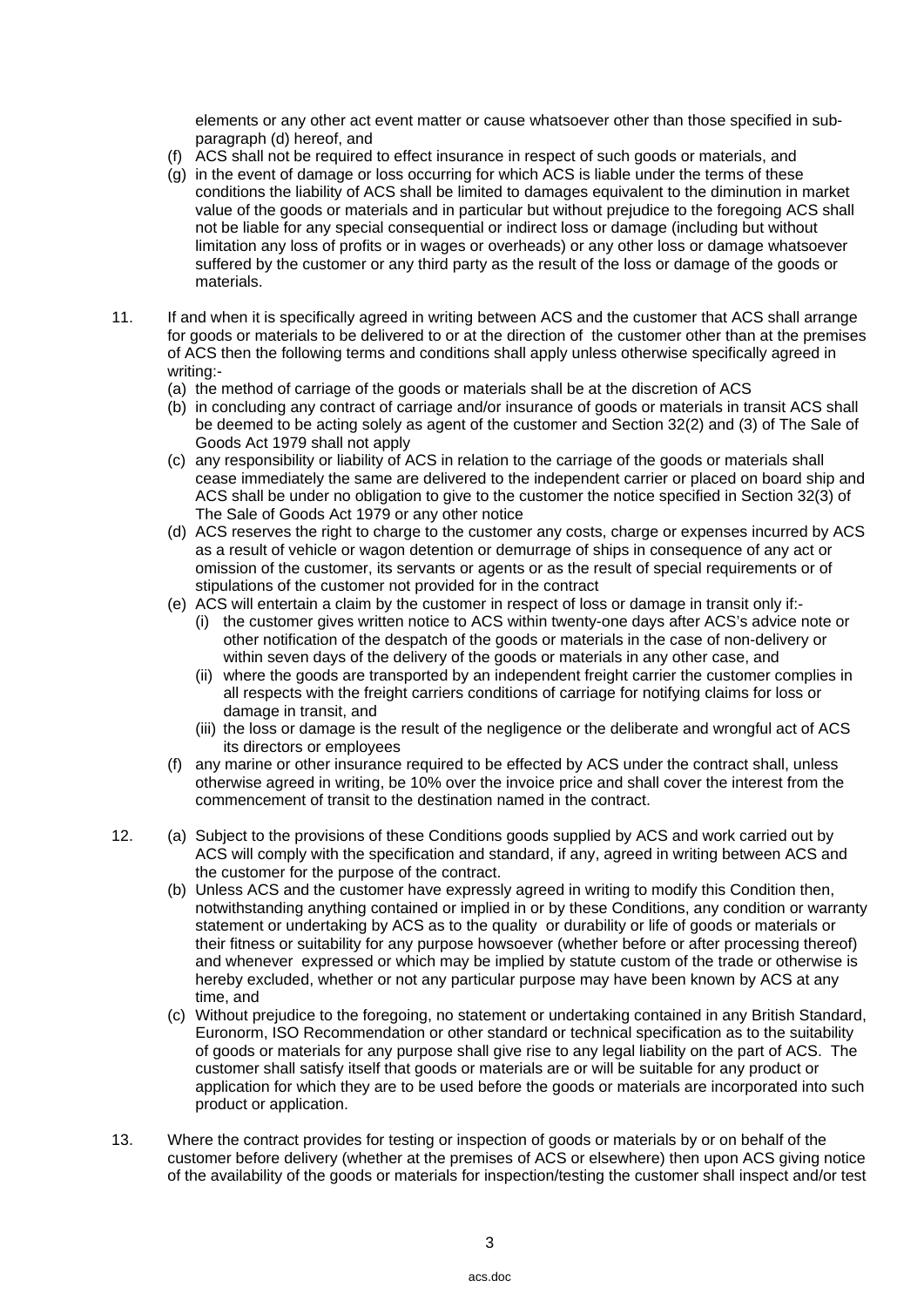the goods or materials within seven days of such notice. If the customer does not inspect or test the goods or materials within the time specified or if within fourteen days of such testing or inspection the customer does not notify ACS in writing that the goods or materials are not in accordance with the contract, specifying the matters complained of, then the customer shall conclusively be deemed to have accepted the goods or materials as being in accordance with the contract and shall not thereafter be entitled to reject the same on the grounds of anything which such testing or inspection has or would have revealed.

- 14. The customer shall be deemed to have accepted goods or materials or work and it shall be conclusively agreed that goods materials or work are in accordance with the contract unless
	- (a) the customer gives notice in accordance with Condition 13 herein, or
	- (b) within twenty-one days after receipt of the goods or materials, and prior to their use or sale or resale, the customer serves upon ACS a written notice specifying any defect in the quality or state of the goods materials or work or other respect in which the same are not in accordance with the contract which would be apparent upon careful inspection or by such testing as it is reasonable in all the circumstances for the customer to undertake and stating why the goods or materials are not otherwise in accordance with the contract and thereafter provides to ACS a reasonable opportunity of inspecting or testing the goods or materials or work before they have been used or sold or re-sold, or
	- (c) if a defect in the quality or state of goods or materials or other respect in which the same are not in accordance with the contract would not be apparent upon careful inspection or reasonable testing, the customer serves upon ACS a written notice of such defect or respect forthwith upon its discovery and in any event not more than twelve months after the receipt of the goods or materials specifying the matters complained of and according to ACS a reasonable opportunity of inspecting the goods or materials before making good or replacement is undertaken. The customer shall not be excused from providing such opportunity by reason only of the incorporation of goods or materials in the property of a third party or the location of goods in upon or under the premises or land of a third party.

 Any dispute between the parties as to whether any goods or materials or workmanship thereon are defective in quality or state or otherwise not in accordance with the contract shall be referred in accordance with the provisions of The Arbitration Act 1960 and 1970 or any statutory modification or re-enactment thereof for the time being in force to a single arbitrator to be agreed between ACS and the customer or in default of agreement to be nominated by the President for the time being of The Law Society of England and Wales at the application of either party.

- 15. The weight or quantity or other description of goods or materials printed upon ACS's advice/ despatch note shall be final unless the customer shall have given notice of any alleged discrepancy in weight or quantity within seven days after receipt of the goods or materials and has thereafter given to ACS a reasonable opportunity of witnessing a verification of the goods or materials before they have been used processed or sold.
- 16. Provided that the customer has complied with the requirements as to notice in Conditions 13 or 14, whichever may be applicable, if goods materials or work or any part thereof are defective in quality or state or (save for discrepancy in weight or quantity) otherwise not in accordance with the contract then, if ACS and the customer do not agree that the customer should accept the goods or materials at an agreed value or that the goods or materials or work should be made good at ACS's expense, ACS undertakes to accept a return of the relevant goods and materials and at the option of ACS either to
	- (a) repay or allow the customer the invoice price thereof (including freight where appropriate) and any reasonable transport costs actually incurred by the customer in carrying the relevant goods or materials from the place of original delivery to the premises of ACS from which they were despatched or to such other place as ACS may nominate, or
	- (b) replace the goods or materials by delivering replacement goods or materials to the original place of delivery as soon as may be reasonably practicable.
- 17. The undertakings in Condition 16 above are given in lieu of any other remedy and the liability of ACS shall be for all purposes limited to the cost of making good, the giving of any appropriate credit or repayment or to the replacement of the goods or materials in accordance with that Condition. Under no circumstances whatsoever shall ACS be liable for consequential or any other loss, damage or expense whatsoever occasioned by any breach of contract, negligence or breach of any duty of ACS whatsoever and howsoever such loss damage or expense may have been caused.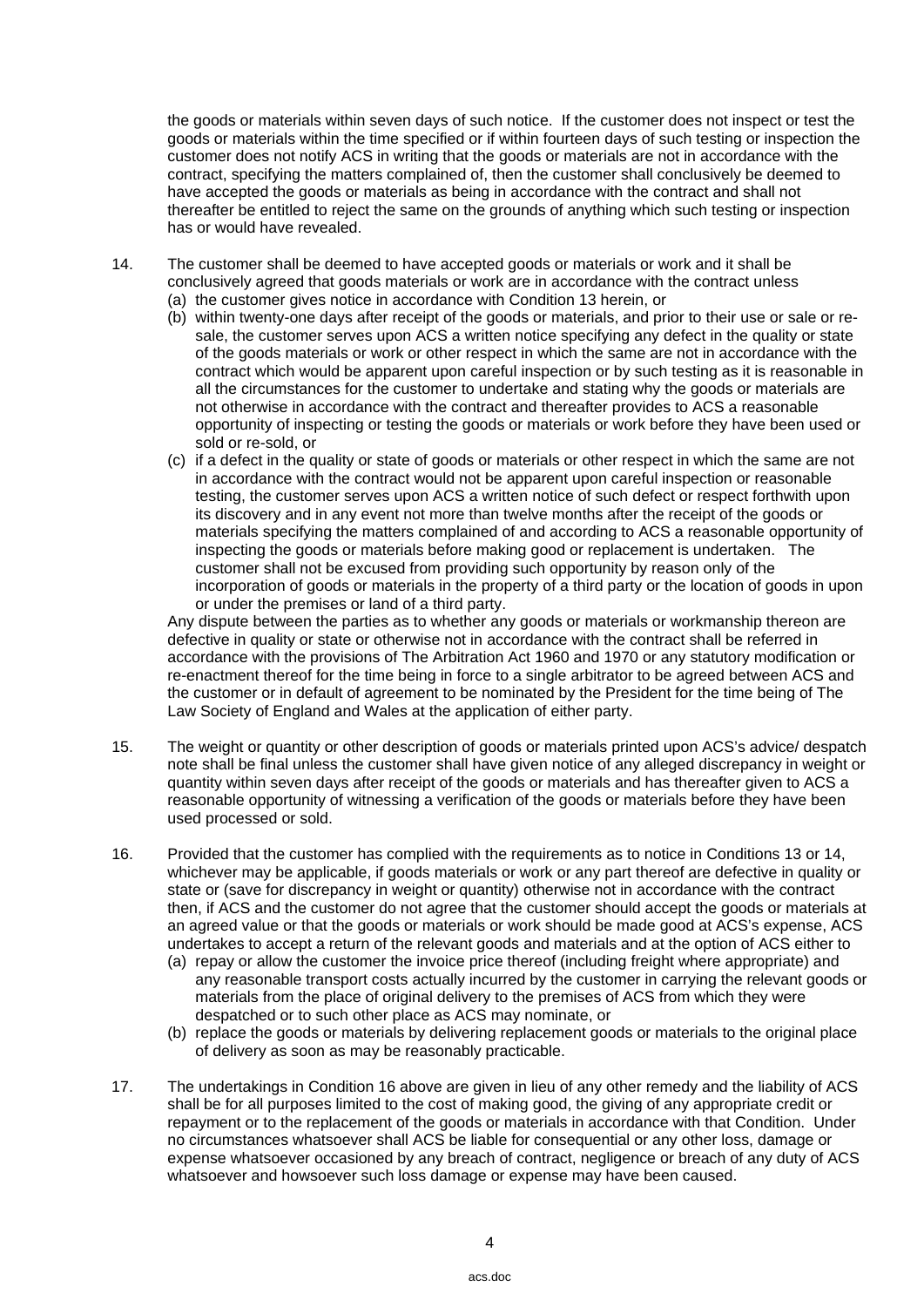- 18. Each part delivery or instalment of goods or materials shall be deemed to be provided under a separate contract. Delivery to the customer of a quantity of goods or materials less than or greater than that which ACS has agreed to provide shall under no circumstances entitle the customer to reject the goods or materials delivered.
- 19. No property in any goods or materials of ACS shall pass from ACS or vest in the customer unless and until
	- (a) the customer makes full payment to ACS for such goods or materials, or
	- (b) the goods or materials are incorporated by the customer in or utilised by the customer in the manufacture of products, or
	- (c) the goods or materials are sold and delivered by the customer in the customer's ordinary course of business (in which event ACS shall acquire ownership either of the proceeds of sale or of the right to sue the buyer for the proceeds of sale) whichever shall be the earlier.

 Until the first of such events the customer shall in all respects treat and deal with goods or materials as the bailee of ACS and shall store such goods or materials so that they are readily identifiable as the property of ACS. During such period (and without prejudice to its other rights) ACS shall be entitled to enter any premises to inspect goods or materials and if the customer shall fail to make due payment for or in respect of them, to retake and reclaim such goods or materials. For the purposes of this Condition, decolling, cutting, slitting, cold banding or re-bundling of goods shall not constitute the manufacture of a product or products and until full payment has been made the customer shall not be entitled to dispose of any property in goods or materials by sale or otherwise to the holding company of the customer or to any subsidiary of the customer or of such holding company. Upon delivery to the customer, or as directed by the customer all goods and materials shall be at the risk of the customer in every respect.

- 20. Any contract to which these conditions apply is made on condition that until goods or materials have been supplied to and paid for by the customer the customer shall not make default in or commit any breach of such contract or of any of its obligations to ACS that no distress or execution shall be levied upon the customer's property or assets, that the customer shall not make or offer to make any arrangement or composition with its creditors or commit any act of bankruptcy, that no petition or receiving order in bankruptcy shall be presented or made against the customer or, if the customer is a limited company, that no resolution or petition to wind up such company's business (other than for the purpose of amalgamation or reconstruction) shall be passed or presented and that no Receiver of such company's undertaking property or assets or any part thereof shall be appointed and if there shall be any breach of this Condition ACS shall have the right forthwith to determine the contract then subsisting on the ground of breach of this Condition by the customer and upon written notice of such determination being posted to the customer's last known address any subsisting contacts between the customer and ACS shall be deemed to have been determined but without prejudice to any claim or right which ACS may otherwise have make or exercise against the customer for breach of this Condition or otherwise.
- 21. ACS shall be entitled without prejudice to its other rights and remedies either to terminate wholly or in part any or every contract between itself and the customer or to suspend any further deliveries or work under any or every contract in any of the following events:-
	- (a) if any debt is due and payable by the customer to ACS but is unpaid,
	- (b) if the customer has failed to provide any letter of credit, bill of exchange or any other security required by the contract provided that in such event the aforesaid rights of termination or suspension shall apply only in regard to the particular contract in respect of which the customer shall have so failed,
	- (c) if the customer fails to take delivery of goods or materials under a contract between it and ACS otherwise than in accordance with the customer's contractual rights,
	- (d) if the customer becomes insolvent or enters into any composition or arrangements (including a voluntary arrangement) with its creditors or, being a body corporate, has passed a resolution for voluntary winding up except where solely for the purpose of reconstruction or if a petition has been presented for an order for its winding up or for a Receiver (including an Administrative Receiver) or Administrator to be appointed or if any such order or appointment is made or if, being an individual or partnership the customer suspends payment of his or their debts in whole or in part or if an application has been made for an interim order or a petition has been presented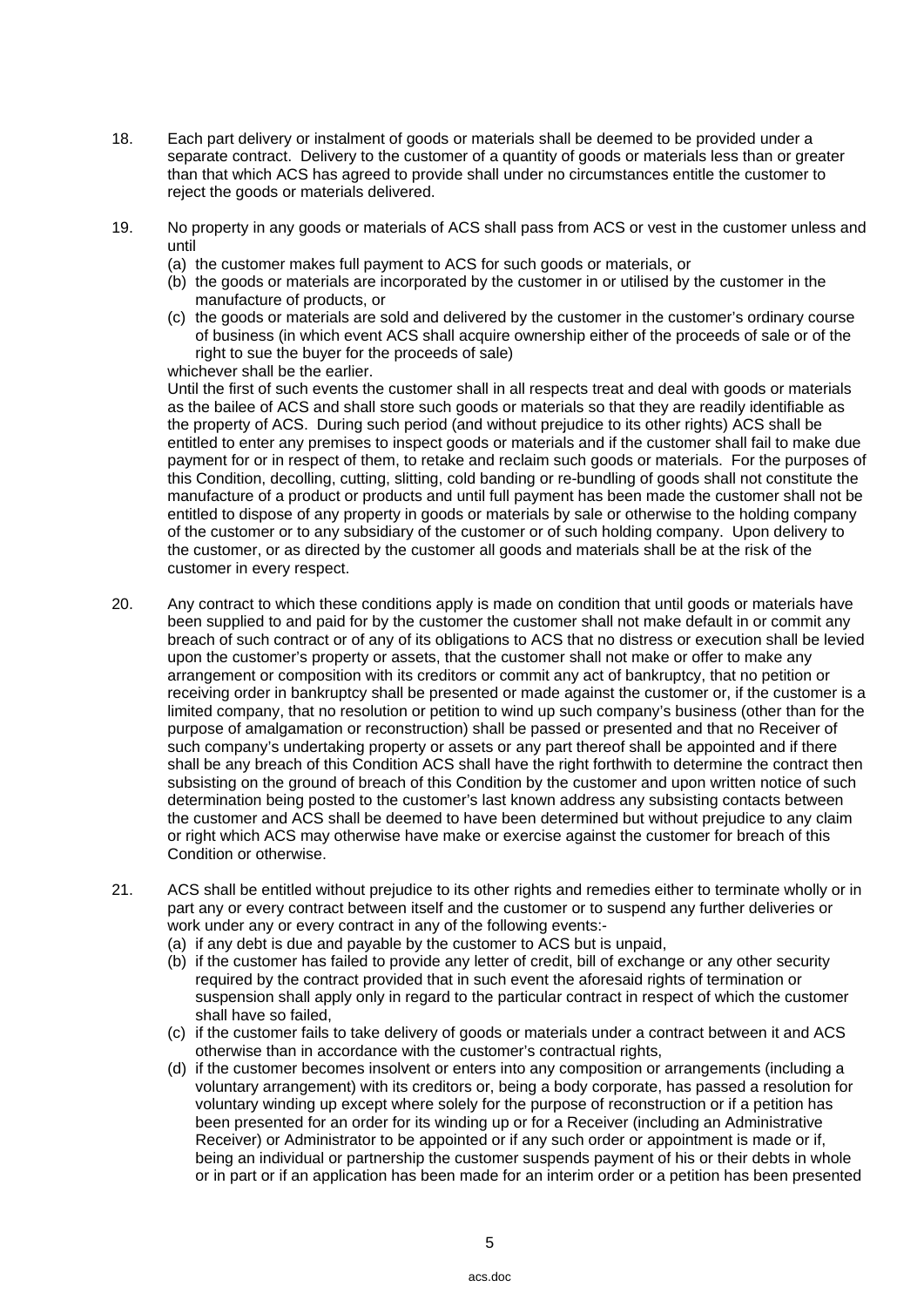for a bankruptcy order or if any such order is made or if the customer, whether or not a body corporate, shall carry out or be subject to an analogous act or proceedings under foreign law ACS shall be entitled to exercise its aforesaid rights of termination or suspension at any time during which the event or default giving rise thereto has not ceased or been remedied and, in the event of any such suspension, ACS shall be entitled as a condition of resuming delivery or work under any contract between it and the customer to require prepayment of, or such security as it may require for the payment of, the price or consideration or any further delivery.

- 22. The customer shall not be entitled to withhold payment of any amount payable under the contract to ACS because of any disputed claim of the customer in respect of defective goods materials or workmanship or any other alleged breach of the contract, nor shall the customer be entitled to set off against any amount payable under the contract to ACS any monies which are not then presently payable by ACS or for which ACS disputes liability.
- 23. (a) Unless the contract documents otherwise expressly provide, the price or consideration payable by the customer to ACS for goods or services shall be (subject to sub-paragraph (b) hereof) that in accordance with ACS's quotation to which shall be added any value added tax and any other tax or duty relating to the sale or delivery of goods or materials chargeable to ACS and (where appropriate) the applicable freight and other charges current at the date of despatch. Unless otherwise expressly stated in the contract, the price or consideration for goods or services (including such freight and other charges) shall be paid in full and received by ACS by the thirtieth day after the date of ACS's invoice in respect of the same. ACS shall be entitled to charge interest on any sums not so paid. Such interest shall be calculated on a day-to-day basis on the amount outstanding at the rate of 3% above the base rate of Midland Bank Plc.
	- (b) If the price of goods or raw materials to be supplied by ACS or the cost of labour employed by ACS shall increase after receipt by ACS of the customer's order ACS may give notice to the customer of such increase in the price of the goods or services ordered as ACS may consider appropriate and the customer may within fourteen days of receipt of such notice give to ACS a counter notice that the customer wishes to cancel the contract whereupon the contract shall be deemed cancelled and neither ACS nor the customer shall have any claim against the other arising out of or in respect of such order. If the customer shall fail to give a counter notice as aforesaid the customer shall be deemed to have accepted the increase notified in substitution for the original price.
	- (c) Payment shall be made to ACS in the currency specified in the contract documents. The amount of the price or other consideration to be paid will be that specified in the contract documents or calculated in accordance with the formula therein specified subject to the provisions of subparagraphs (a) and (b) of this Condition. That amount shall not be subject to any discount or deduction except as agreed in writing by ACS.
	- (d) Quotations in a currency other than Sterling are based on the rate of exchange at the time of quoting and unless otherwise stated the quotation shall be subject to revision up or down if any different rate of exchange is ruling at the date the order acknowledgement is despatched.
	- (e) The contract price or consideration for goods or services is for the supply of the goods or services in accordance with the express terms of the contract.
- 24. The rights of ACS or the customer shall not be prejudiced or restricted by any indulgence or forbearance extended by either party to the other and no waiver by either party in respect of any breach shall operate as a waiver in respect of any subsequent breach.
- 25. In the event that, for any reason, any provision or provisions in these Conditions or any part thereof is or is held to be void, unenforceable or otherwise invalid, any contract made which incorporates these Conditions shall continue to be fully binding and all other Conditions herein, including the remainder of any Condition where the effect of some part thereof is avoided, shall remain fully effective.
- 26. The contract shall be governed by and construed in accordance with the laws of England. The customer on contracting with ACS submits to the jurisdiction of the English Courts.
- 27. For the purpose of these Conditions the expressions "holding company" and "subsidiary" shall have the meaning attributed to them by Section 738 of The Companies Act 1986.